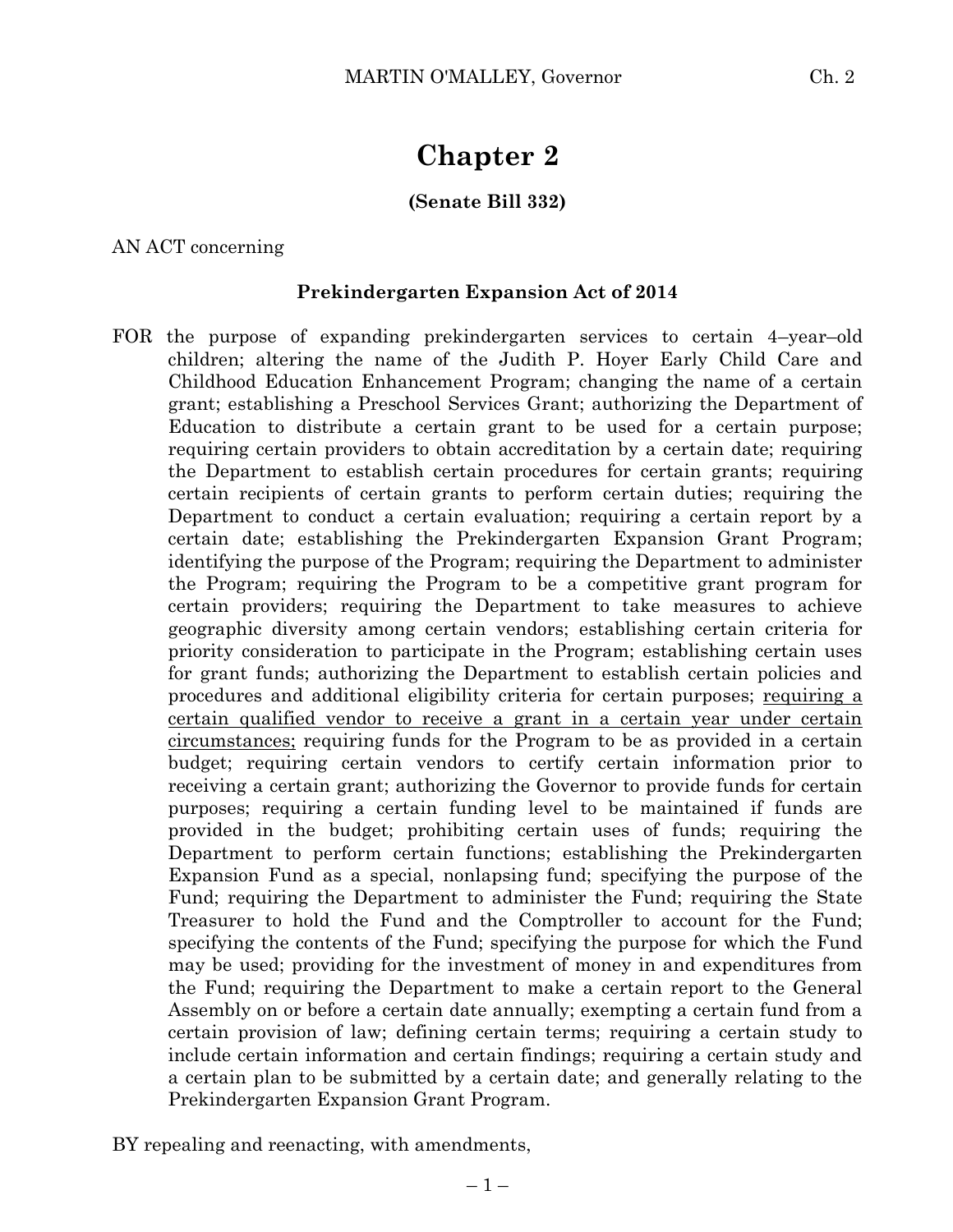# Ch. 2 2014 LAWS OF MARYLAND

Article – Education Section 5–217 Annotated Code of Maryland (2008 Replacement Volume and 2013 Supplement) BY repealing and reenacting, without amendments, Article – Education Section 7–101.1 Annotated Code of Maryland (2008 Replacement Volume and 2013 Supplement) BY adding to Article – Education Section 7–101.2 Annotated Code of Maryland (2008 Replacement Volume and 2013 Supplement) BY repealing and reenacting, without amendments, Article – State Finance and Procurement Section  $6 - 226(a)(1)$  and  $(2)(i)$ Annotated Code of Maryland (2009 Replacement Volume and 2013 Supplement) BY repealing and reenacting, with amendments, Article – State Finance and Procurement Section 6–226(a)(2)(ii)76. and 77. Annotated Code of Maryland (2009 Replacement Volume and 2013 Supplement) BY adding to Article – State Finance and Procurement Section 6–226(a)(2)(ii)78. Annotated Code of Maryland (2009 Replacement Volume and 2013 Supplement) SECTION 1. BE IT ENACTED BY THE GENERAL ASSEMBLY OF

MARYLAND, That the Laws of Maryland read as follows:

# **Article – Education**

5–217.

(a) (1) In this section the following words have the meanings indicated.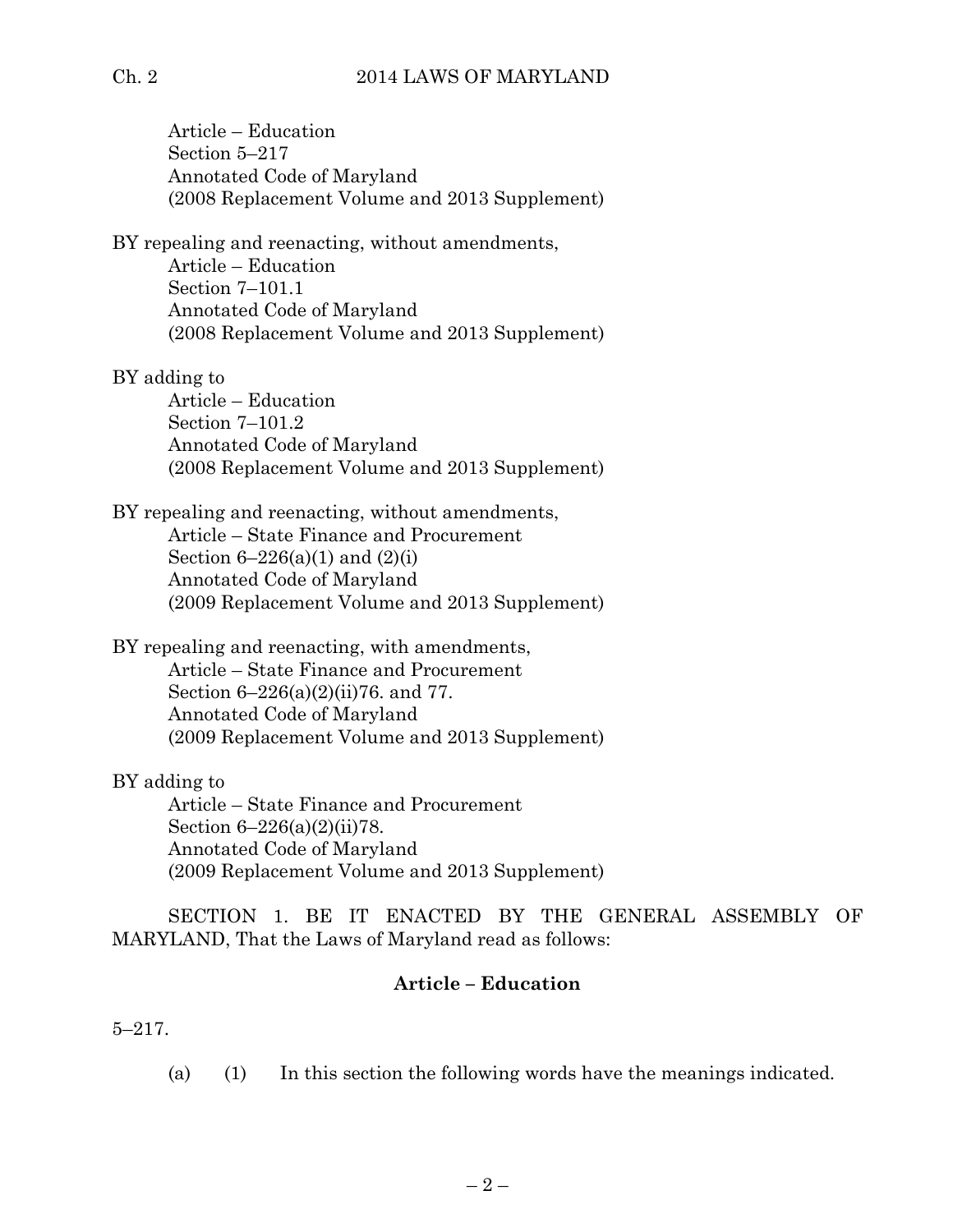(2) "Accreditation" means the determination that a program meets quality standards defined by the accrediting agency beyond State child care regulations.

(3) "Accrediting agency" means a State agency or national organization that has developed a recognized accrediting process.

(4) "Credentialing" means the process through which an individual is awarded a professional certificate based on education and experience.

(5) "Early **[**Child Care and**] CHILDHOOD** Education Enhancement Grant" means a grant that is distributed under subsection **[**(e)**] (E–1)** of this section.

(6) "Full day" means a period of time during the day that:

- (i) Meets the needs of families; and
- (ii) Is not less than 7 hours or more than 12 hours per day.

(7) "Judy Center" means a site where comprehensive early **[**child care and**] CHILDHOOD** education services are provided to young children and their families for the purpose of promoting school readiness through collaboration with participating agencies and programs.

(8) "Judy Center Grant" means a grant that is distributed under subsection (d) of this section.

(9) "Local management board" means a local management board as defined under § 8–101(l) of the Human Services Article.

- (10) "Participating agencies and programs" includes:
	- (i) Public prekindergarten and kindergarten programs;
	- (ii) Head Start programs;
	- (iii) Family literacy programs and services;
	- (iv) Local infants and toddlers programs;
	- (v) Child care centers and family child care homes;
	- (vi) Family support centers;
	- (vii) Healthy family sites;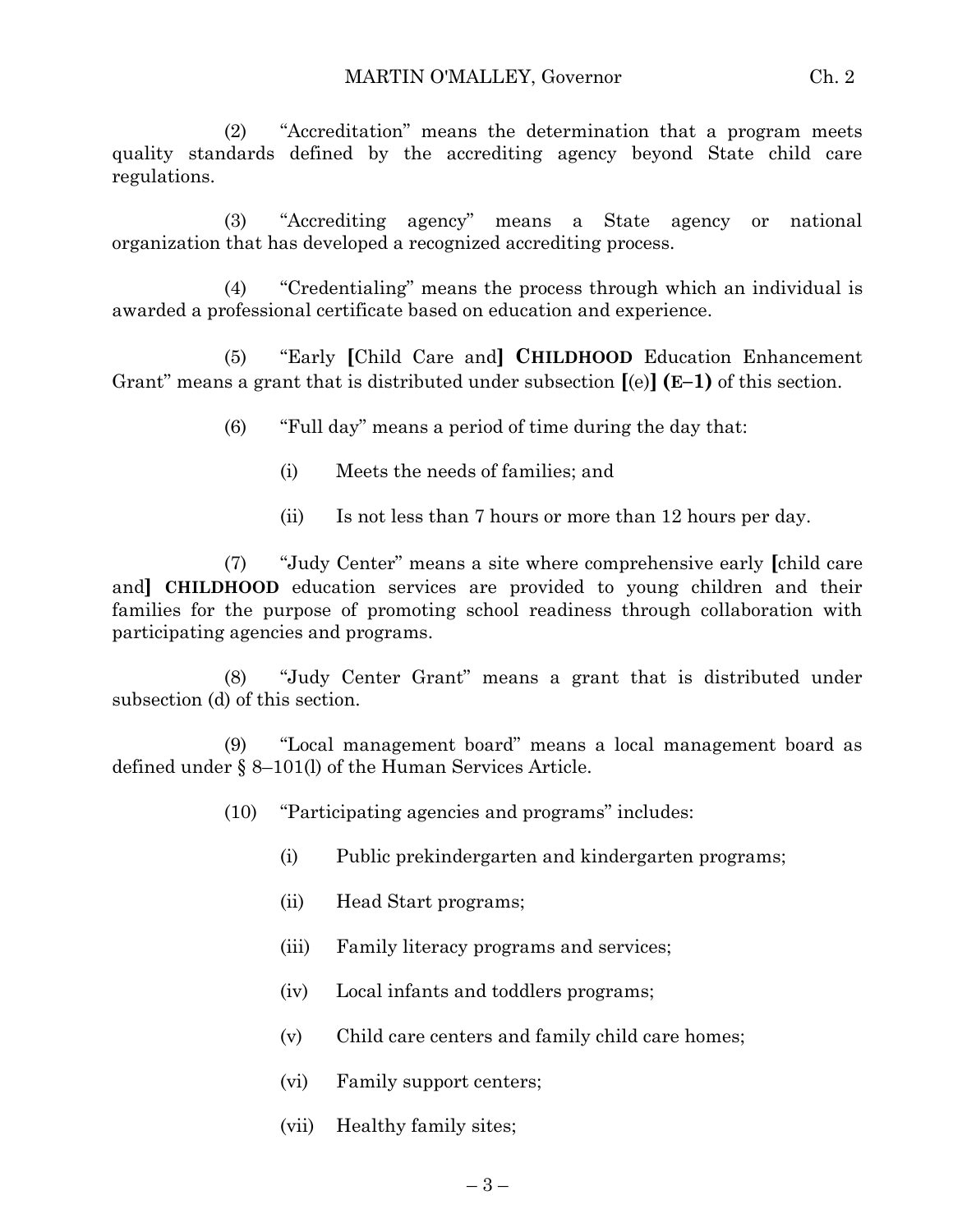### Ch. 2 2014 LAWS OF MARYLAND

(viii) Parent involvement programs;

(ix) Early childhood programs affiliated with institutions of higher education; and

(x) Other home visiting, community health, family support services, and child care resource and referral agencies.

# **(11) "PRESCHOOL SERVICES GRANT" MEANS A GRANT THAT IS DISTRIBUTED UNDER SUBSECTION (E) OF THIS SECTION.**

**[**(11)**] (12)** "Program" means the Judith P. Hoyer Early **[**Child Care and**] CHILDHOOD** Education Enhancement Program established under this section.

(b) (1) There is a Judith P. Hoyer Early **[**Child Care and**] CHILDHOOD** Education Enhancement Program in the Department.

(2) The purpose of the Program is to promote school readiness through the development and expansion of collaborative approaches to the delivery of high quality, comprehensive, full–day early **[**child care and**] CHILDHOOD** education programs and family support services.

(c) (1) The Program shall be funded as provided in the State budget.

(2) Funds that are allocated to the Program in the State budget may be used:

(i) To cover the costs incurred by the Department in implementing and administering the Program;

(ii) For Judy Center Grants, as provided under subsection (d) of this section;

**(III) FOR PRESCHOOL SERVICES GRANTS, AS PROVIDED UNDER SUBSECTION (E) OF THIS SECTION;**

**[**(iii)**] (IV)** For Early **[**Child Care and**] CHILDHOOD** Education Enhancement Grants, as provided under subsection **[**(e)**] (E–1)** of this section; and

**[**(iv)**] (V)** To fund the statewide implementation of the Department's Early Childhood Assessment System, as provided under subsection (f) of this section.

(d) The Department may distribute a Judy Center Grant to a county board if the county board submits an application to the Department that includes: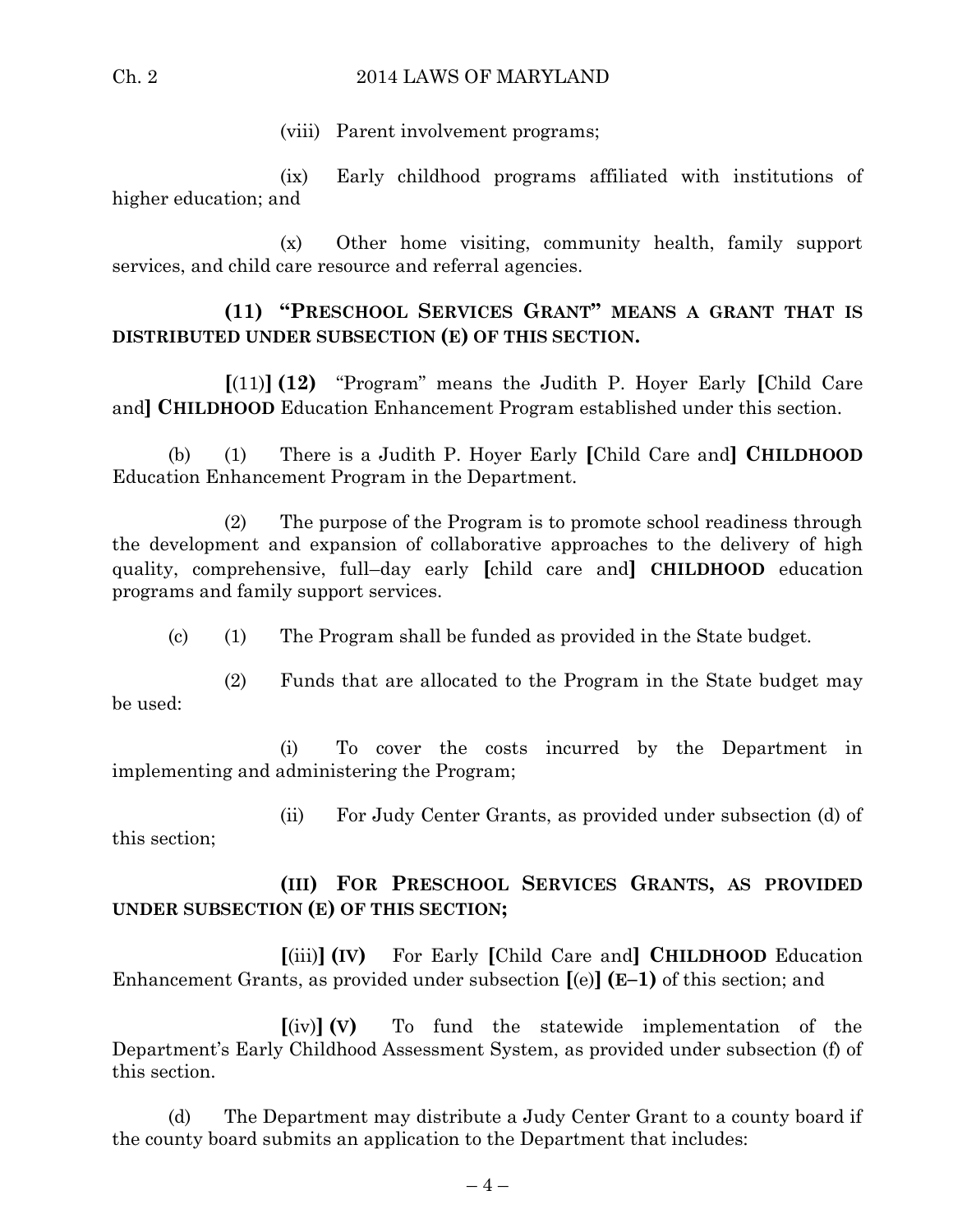(1) A memorandum of understanding between the county board, the participating agencies and programs, and, in the discretion of the county board, the local management board that includes:

(i) The terms of the collaboration to be undertaken by the county board, the participating agencies and programs, and, if applicable, the local management board, including the roles and responsibilities of each of these entities; and

(ii) A plan for establishing ongoing communication between private service providers and public school early education programs; and

(2) Documentation that shows that:

(i) The Department's Early Childhood Assessment System will be implemented at the Center;

(ii) All participating agencies and programs that provide early **[**child care and**] CHILDHOOD** education services through the Center have voluntarily obtained accreditation or, by the date of the Grant application, have voluntarily initiated and are actively pursuing the process of obtaining accreditation; and

(iii) The Center will provide comprehensive, full–day early **[**child care and**] CHILDHOOD** education services and family support services.

(e) (1) The Department may distribute **[**an Early Child Care and Education Enhancement**] A PRESCHOOL SERVICES** Grant **[**to a county board**]** to be used to **[**purchase early child care and education services and family support services from providers**] PROVIDE PREKINDERGARTEN SERVICES FOR 4–YEAR–OLD CHILDREN WHOSE BIRTHDAYS FALL ON OR BEFORE SEPTEMBER 1 OF THE SCHOOL YEAR DURING WHICH SERVICES WILL BE PROVIDED AND WHOSE FAMILY INCOME IS BELOW A LEVEL SET BY THE DEPARTMENT.**

**(2) PRIVATE PROVIDERS** that have voluntarily obtained accreditation or have voluntarily initiated and are actively pursuing accreditation **BY THE DATE OF THE GRANT APPLICATION MUST OBTAIN ACCREDITATION BEFORE RECEIVING A GRANT AWARD**.

**[**(2)**] (E–1)** The Department may distribute an Early **[**Child Care and**] CHILDHOOD** Education Enhancement Grant to a private provider of early **[**child care and**] CHILDHOOD** education services to be used:

**[**(i)**] (1)** To assist the provider in voluntarily obtaining accreditation; or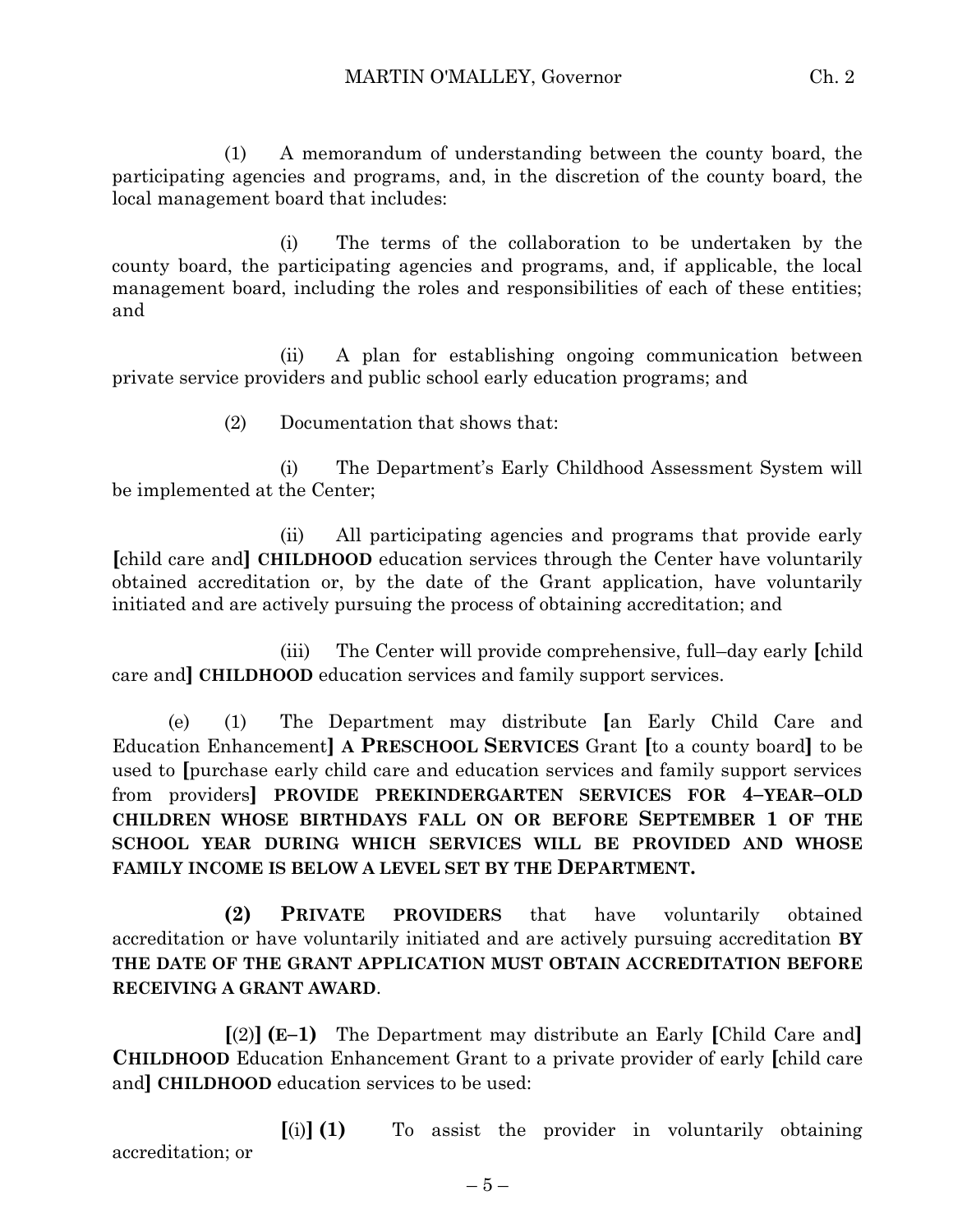**[**(ii)**] (2)** For professional development activities leading to increased competency and appropriate credentialing that is related to early **[**child care and**] CHILDHOOD** education services**.**

(f) The Department may distribute funds to a county board for the purpose of implementing the Department's Early Childhood Assessment System in the county's public schools.

(g) (1) The Department shall:

(i) Establish application procedures for obtaining Judy Center **GRANTS, PRESCHOOL SERVICES GRANTS,** and Early **[**Child Care and**] CHILDHOOD** Education Enhancement Grants as provided under this section;

(ii) Supervise and monitor the use of Grant funds distributed under this section; and

(iii) Evaluate whether Grant recipients are meeting annual benchmarks established by the Department.

(2) For Judy Center Grants, the Department may award multiyear funding.

(h) A county board that is selected to receive a Judy Center Grant or **[**an Early Child Care and Education Enhancement Grant for the purpose of purchasing early child care and education services**] A PRIVATE PROVIDER THAT HAS BEEN SELECTED FOR A PRESCHOOL SERVICES GRANT OR AN EARLY CHILDHOOD EDUCATION ENHANCEMENT GRANT** shall:

- (1) Administer the Grant award;
- (2) Submit fiscal and program reports as required by the Department;

and

(3) Coordinate the involvement of participating agencies and programs in any evaluation process conducted by the Department.

(i) Grants awarded under this section may not be used:

(1) To supplant existing funding for any services provided by participating agencies and programs; or

(2) For capital improvements.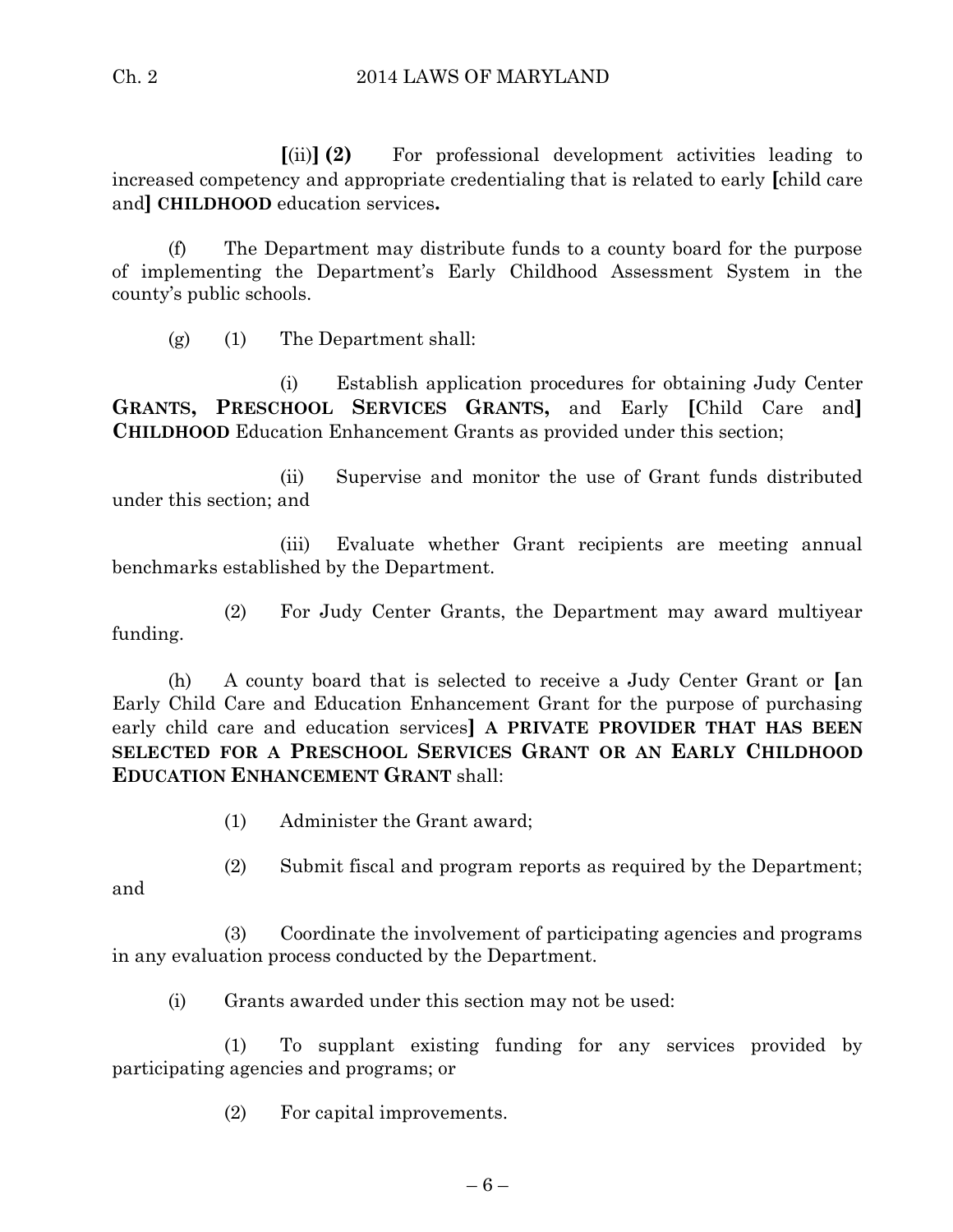(j) The Department shall **[**select through a competitive bidding process and supervise an evaluator who shall design and implement**] CONDUCT** an evaluation process to measure the effectiveness of:

(1) The Judy Centers; and

(2) Early **[**child care and**] CHILDHOOD** education services and family support services that are purchased with funds from **PRESCHOOL SERVICES GRANTS AND** Early **[**Child Care and**] CHILDHOOD** Education Enhancement Grants.

(k) The Department shall submit to the Governor and, subject to  $\S 2-1246$  of the State Government Article, the General Assembly:

(1) On or before November 1 of each year, a report on the implementation of the Program and the participating agencies and programs, including a description of the Program's and the participating agencies' and programs' expenditures, enrollment, and statewide performance data, including school readiness data disaggregated by program and by jurisdiction; and

(2) On or before January 1, **[**2004**] 2016**, a separate report that includes an evaluation, based on objective performance criteria established by the Department, of the effectiveness of:

(i) The Judy Centers; and

(ii) Early **[**child care and**] CHILDHOOD** education services and family support services that are purchased with funds from **PRESCHOOL SERVICES GRANTS AND** Early **[**Child Care and**] CHILDHOOD** Education Enhancement Grants.

(l) The Department may adopt regulations as necessary to implement the Program.

7–101.1.

(a) (1) In this section the following terms have the meanings indicated.

(2) "Economically disadvantaged background" means a family whose income would make a child eligible for free or reduced price meals if the child were in kindergarten.

- (3) "Eligible child" means a child:
	- (i) Who is from an economically disadvantaged background;

(ii) Whose parent or guardian seeks to enroll the child in a public prekindergarten program; and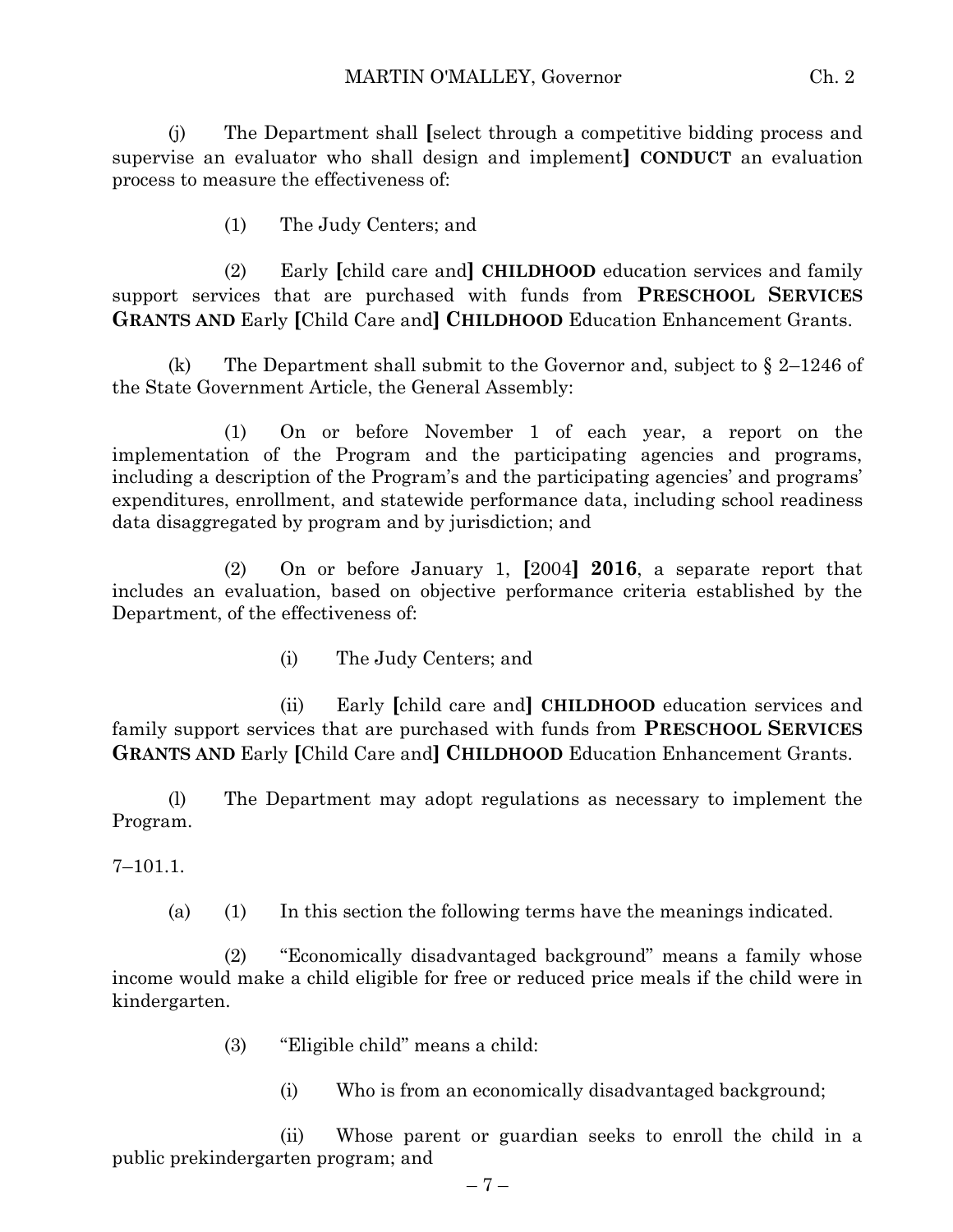(iii) Who is 4 years old on September 1 of the school year in which the parent or legal guardian seeks to enroll the child in a public prekindergarten program.

(4) "Eligible for free or reduced price meals" means eligible for free or reduced price meals based on eligibility requirements established by the United States Department of Agriculture.

(b) By the 2007–2008 school year, all eligible children shall be admitted free of charge to publicly funded prekindergarten programs established by each of the county boards.

(c) The requirements set forth in  $\S$  7–101(b) of this subtitle regarding the domicile of a child and the residency of the child's parent or guardian shall apply to prekindergarten programs established by county boards as required by this section.

(d) In the comprehensive master plan that is submitted under  $\S 5-401$  of this article, a county board shall identify the strategies that will be used in that county to ensure that publicly funded prekindergarten programs are available to all eligible children in that county by the 2007–2008 school year.

# **7–101.2.**

**(A) (1) IN THIS SECTION THE FOLLOWING TERMS HAVE THE MEANINGS INDICATED.**

**(2) "ADDITIONAL ELIGIBLE CHILD" MEANS A CHILD:**

**(I) WHO IS FROM AN ECONOMICALLY DISADVANTAGED BACKGROUND;**

**(II) WHOSE PARENT OR LEGAL GUARDIAN SEEKS TO ENROLL THE CHILD IN A PUBLICLY FUNDED PREKINDERGARTEN PROGRAM ESTABLISHED UNDER THIS SECTION; AND**

**(III) WHO IS 4 YEARS OLD ON SEPTEMBER 1 OF THE SCHOOL YEAR IN WHICH THE PARENT OR LEGAL GUARDIAN SEEKS TO ENROLL THE CHILD IN A PUBLICLY FUNDED PREKINDERGARTEN PROGRAM ESTABLISHED UNDER THIS SECTION.**

**(3) "ECONOMICALLY DISADVANTAGED BACKGROUND" MEANS A FAMILY WHOSE INCOME IS NO MORE THAN 300% OF THE FEDERAL POVERTY GUIDELINES.**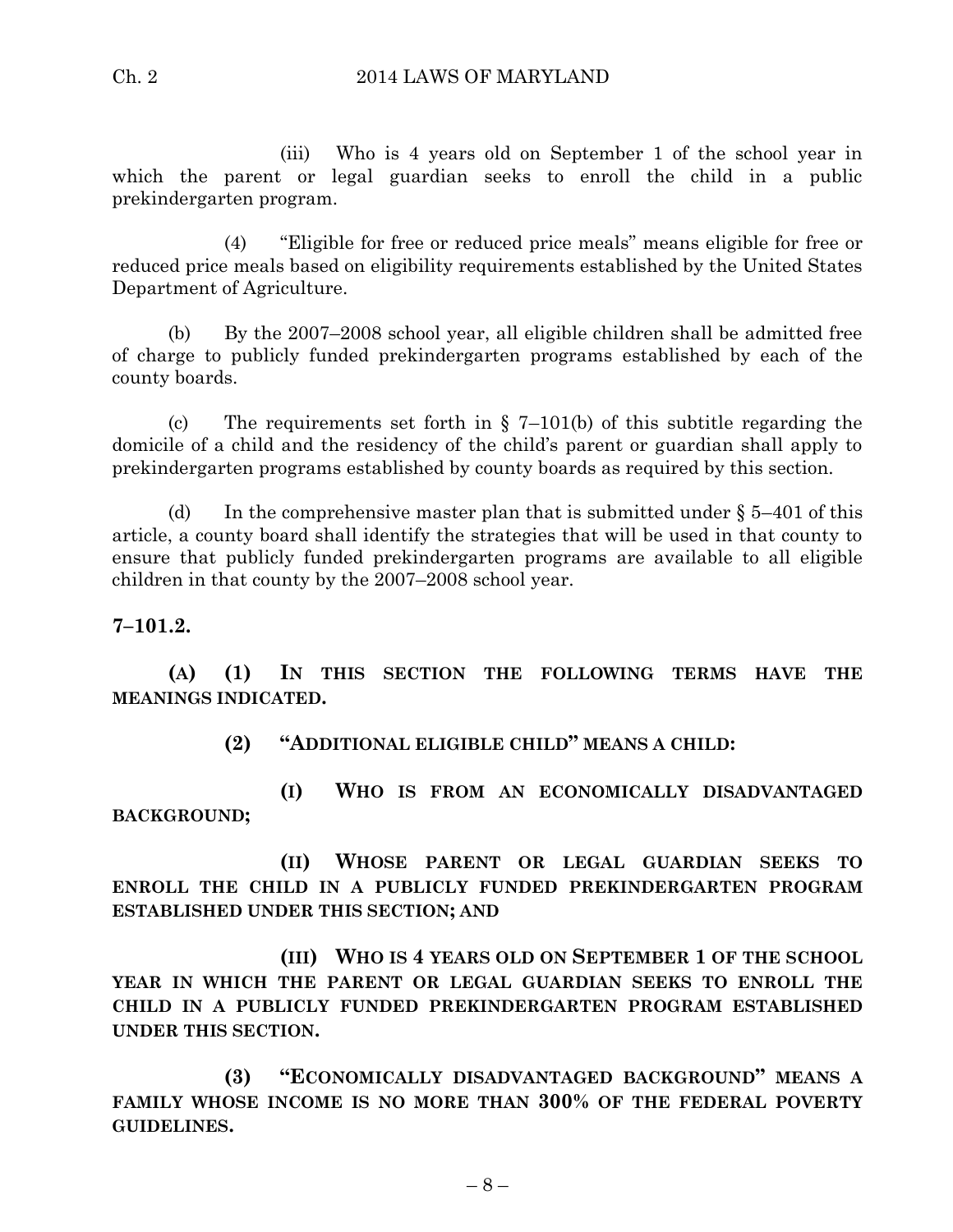**(4) "FUND" MEANS THE PREKINDERGARTEN EXPANSION FUND.**

**(5) "JUDY CENTER" HAS THE SAME MEANING AS PROVIDED IN § 5–217 OF THIS ARTICLE.**

**(6) "PROGRAM" MEANS THE PREKINDERGARTEN EXPANSION GRANT PROGRAM.**

**(7) "QUALIFIED VENDOR" MEANS:**

**(I) IF PARTNERING WITH A COUNTY BOARD UNDER A MEMORANDUM OF UNDERSTANDING, A STATE ACCREDITED OR NATIONALLY ACCREDITED CHILD CARE CENTER OR A NONPUBLIC SCHOOL APPROVED BY THE DEPARTMENT TO PROVIDE PREKINDERGARTEN SERVICES;**

**(II) A COUNTY BOARD THAT PROVIDES PREKINDERGARTEN SERVICES UNDER § 7–101.1 OF THIS SUBTITLE; AND**

**(III) A JUDY CENTER OR PRIVATE PROVIDER OF PRESCHOOL SERVICES THAT MEETS THE GRANT REQUIREMENTS UNDER § 5–217 OF THIS ARTICLE.**

**(B) (1) THERE IS A GRANT PROGRAM KNOWN AS THE PREKINDERGARTEN EXPANSION GRANT PROGRAM IN THE STATE.**

**(2) THE PURPOSE OF THE PROGRAM IS TO BROADEN THE AVAILABILITY OF PREKINDERGARTEN AND SCHOOL READINESS SERVICES THROUGHOUT THE STATE FOR CHILDREN AND THEIR FAMILIES IN COORDINATION WITH THE FOLLOWING PROGRAMS:**

**(I) THE PUBLICLY FUNDED PREKINDERGARTEN PROGRAM ESTABLISHED UNDER § 7–101.1 OF THIS ARTICLE; AND** 

**(II) THE JUDITH P. HOYER EARLY CHILDHOOD EDUCATION ENHANCEMENT PROGRAM ESTABLISHED UNDER § 5–217 OF THIS SUBTITLE.**

**(3) THE DEPARTMENT SHALL ADMINISTER THE PROGRAM.**

**(4) (I) THE PROGRAM SHALL BE A COMPETITIVE GRANT PROGRAM TO PROVIDE FUNDS TO QUALIFIED VENDORS.**

**(II) THE DEPARTMENT SHALL TAKE MEASURES TO ACHIEVE GEOGRAPHIC DIVERSITY AMONG PARTICIPATING QUALIFIED VENDORS.**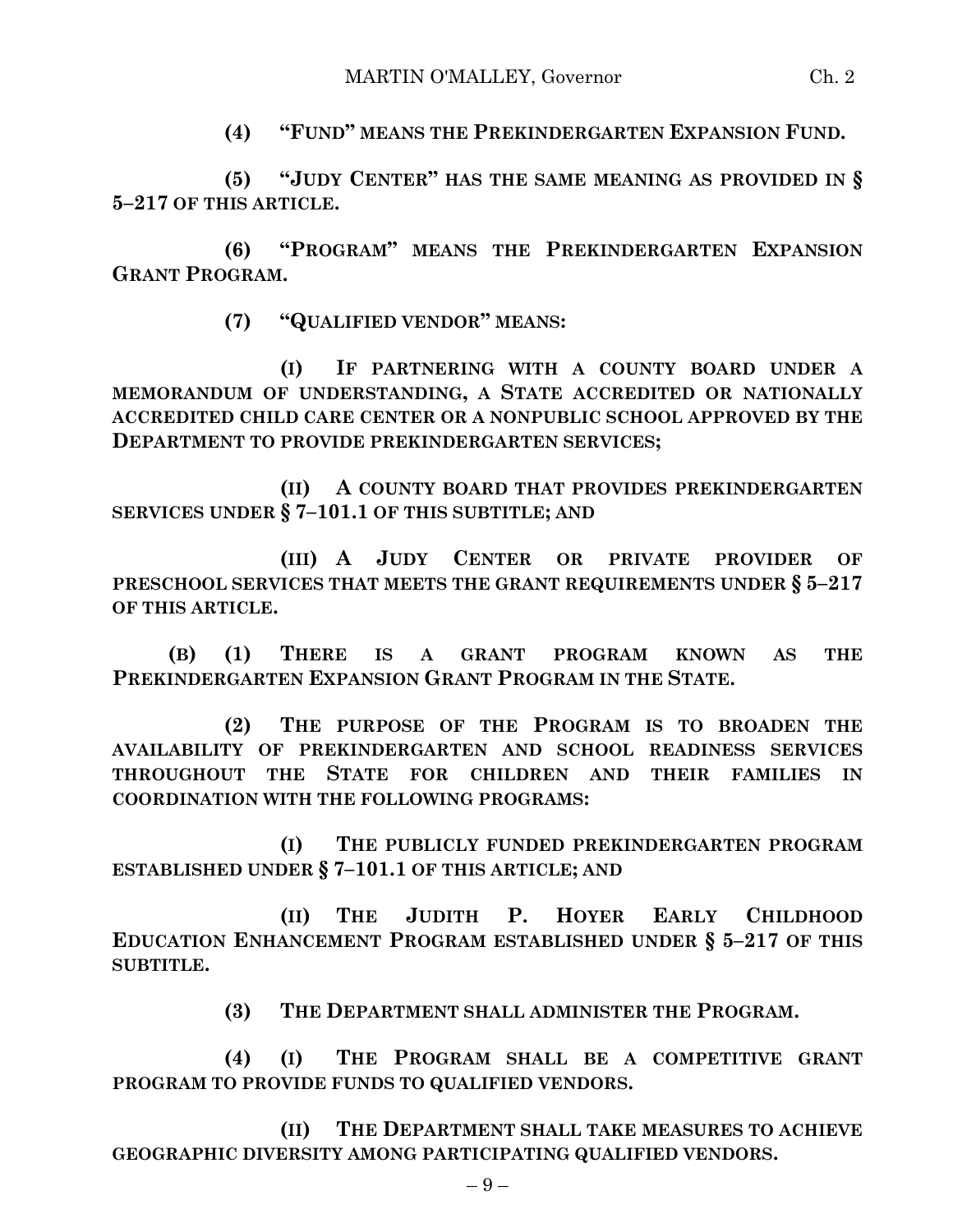**(III) PRIORITY FOR PARTICIPATION IN THE PROGRAM SHALL BE GIVEN TO QUALIFIED VENDORS:**

**1. THAT ARE LOCATED IN AREAS OF THE STATE THAT HAVE AN UNMET NEED FOR PREKINDERGARTEN OR COMPREHENSIVE EARLY CHILDHOOD EDUCATION SERVICES;**

**2. THAT INCLUDE A PLAN FOR LONG–TERM SUSTAINABILITY, INCLUDING COMMUNITY AND BUSINESS PARTNERSHIPS AND MATCHING FUNDS TO THE EXTENT POSSIBLE; AND**

**3. THAT INCORPORATE PARENTAL ENGAGEMENT AND THE BENEFITS OF EDUCATIONAL ACTIVITIES BEYOND THE CLASSROOM INTO THE VENDORS' PROGRAMS.**

**(IV) PREKINDERGARTEN EXPANSION GRANTS MAY BE USED TO EXPAND PREKINDERGARTEN SERVICES, INCLUDING:**

**1. HALF–DAY** *ESTABLISHING OR EXPANDING EXISTING HALF–DAY* **PREKINDERGARTEN FOR ADDITIONAL ELIGIBLE CHILDREN AS DEFINED IN THIS SECTION;**

**2. FULL–DAY** *ESTABLISHING OR EXPANDING FULL–DAY* **PREKINDERGARTEN FOR ELIGIBLE CHILDREN AS DEFINED IN § 7–101.1 OF THIS SUBTITLE OR ADDITIONAL ELIGIBLE CHILDREN AS DEFINED IN THIS SECTION; AND**

**3.** *ESTABLISHING OR EXPANDING EXISTING* **JUDY CENTERS FOR THE FAMILIES OF ELIGIBLE CHILDREN AS DEFINED IN § 7–101.1 OF THIS SUBTITLE OR ADDITIONAL ELIGIBLE CHILDREN AS DEFINED IN THIS SECTION WHO ARE LOCATED IN TITLE I SCHOOL ATTENDANCE AREAS***; AND*

*4. EXPANDING EXISTING HALF–DAY PREKINDERGARTEN PROGRAMS INTO FULL–DAY PREKINDERGARTEN PROGRAMS FOR ELIGIBLE CHILDREN AS DEFINED IN § 7–101.1 OF THIS SUBTITLE OR ADDITIONAL ELIGIBLE CHILDREN AS DEFINED IN THIS SECTION***.**

# **(V) THE DEPARTMENT MAY ESTABLISH:**

**1. ADDITIONAL ELIGIBILITY CRITERIA FOR THE SELECTION OF QUALIFIED VENDORS;**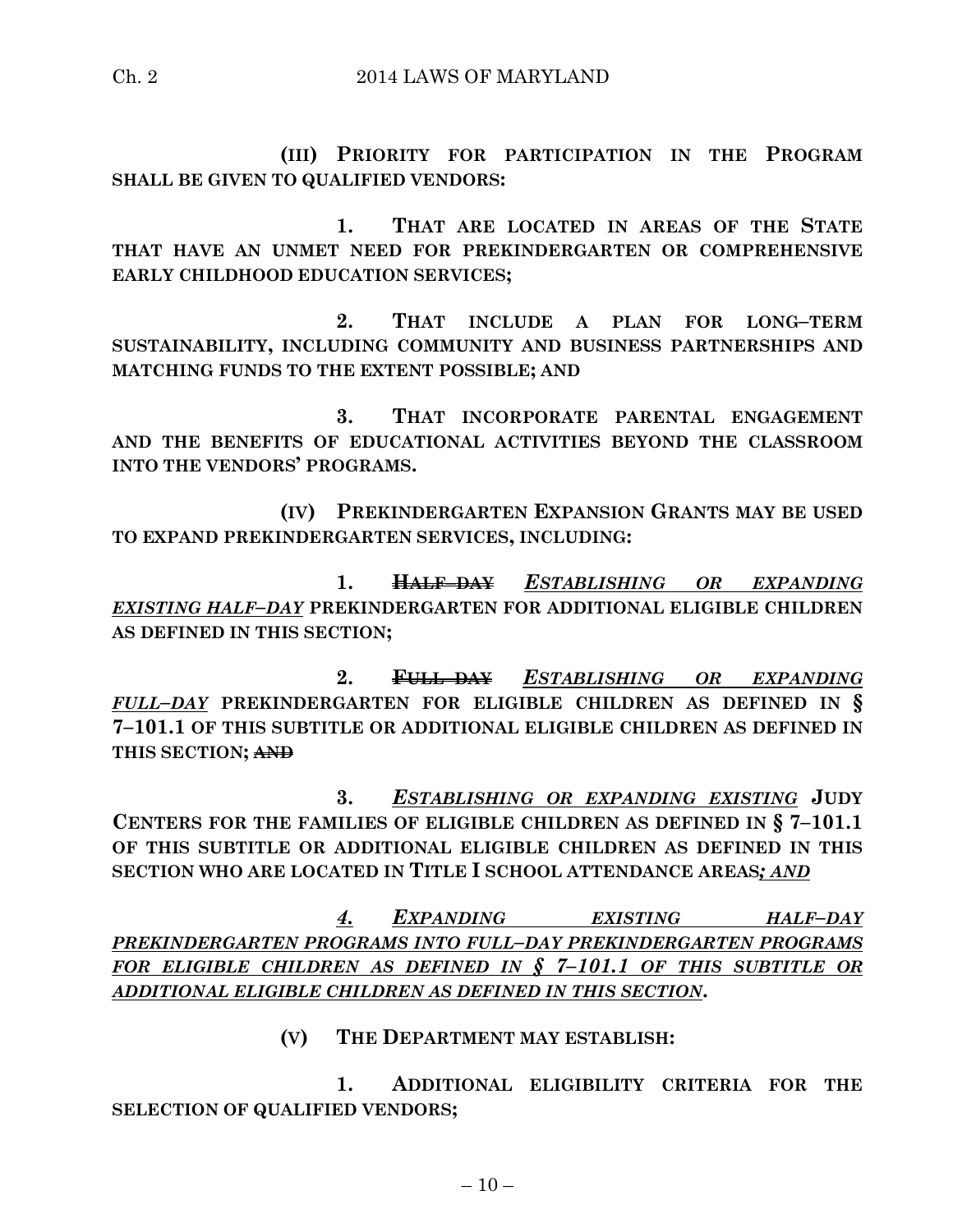**2. APPLICATION AND AWARD PROCESSES INCLUDING THE SUBMISSION DATE FOR APPLICATIONS, RENEWAL PROCEDURES, AND APPLICATION REVIEW PROCESSES FOR MAKING AWARDS UNDER THE PROGRAM; AND**

**3. ANY OTHER POLICIES AND PROCEDURES NECESSARY TO IMPLEMENT THE PROGRAM.**

**(5) A QUALIFIED VENDOR THAT HAS RECEIVED A PREKINDERGARTEN EXPANSION GRANT IN THE CURRENT YEAR SHALL BE AWARDED A GRANT IN THE NEXT YEAR IF THE QUALIFIED VENDOR CONTINUES TO SATISFY THE REQUIREMENTS ESTABLISHED UNDER THIS SECTION.**

**(C) BEFORE APPROVING QUALIFIED VENDORS FOR PREKINDERGARTEN SERVICES TO RECEIVE A GRANT UNDER THIS SECTION, A QUALIFIED VENDOR SHALL CERTIFY TO THE DEPARTMENT THAT FOR EACH CLASSROOM FUNDED UNDER THIS SECTION THE VENDOR WILL:**

**(1) MAINTAIN A STUDENT–TO–TEACHER RATIO OF NO MORE THAN 10 TO 1 WITH AN AVERAGE OF 20 CHILDREN PER CLASSROOM;**

**(2) PROVIDE IN EACH CLASSROOM AT LEAST ONE TEACHER CERTIFIED IN EARLY CHILDHOOD EDUCATION BY THE STATE AND AT LEAST ONE TEACHER'S AIDE WHO HAS AT LEAST A HIGH SCHOOL DEGREE; AND** 

**(3) OPERATE AN EDUCATIONAL PROGRAM FOR:**

**(I) 5 DAYS PER WEEK;**

**(II) 180 DAYS PER YEAR, IN ACCORDANCE WITH THE PUBLIC SCHOOL CALENDAR ESTABLISHED BY THE LOCAL SCHOOL BOARD; AND**

**(III) 1. FOR HALF–DAY PROGRAMS, AT LEAST 2.5 HOURS PER DAY; OR**

**2. FOR FULL–DAY PROGRAMS, AT LEAST 6.5 HOURS** 

**PER DAY.**

**(D) (1) FUNDS FOR THE PROGRAM SHALL BE AS PROVIDED IN THE STATE BUDGET.**

**(2) THE AMOUNT OF STATE FUNDS PROVIDED FOR THE PROGRAM EACH FISCAL YEAR SHALL BE AT LEAST AS MUCH AS WAS APPROPRIATED IN THE PRIOR FISCAL YEAR.**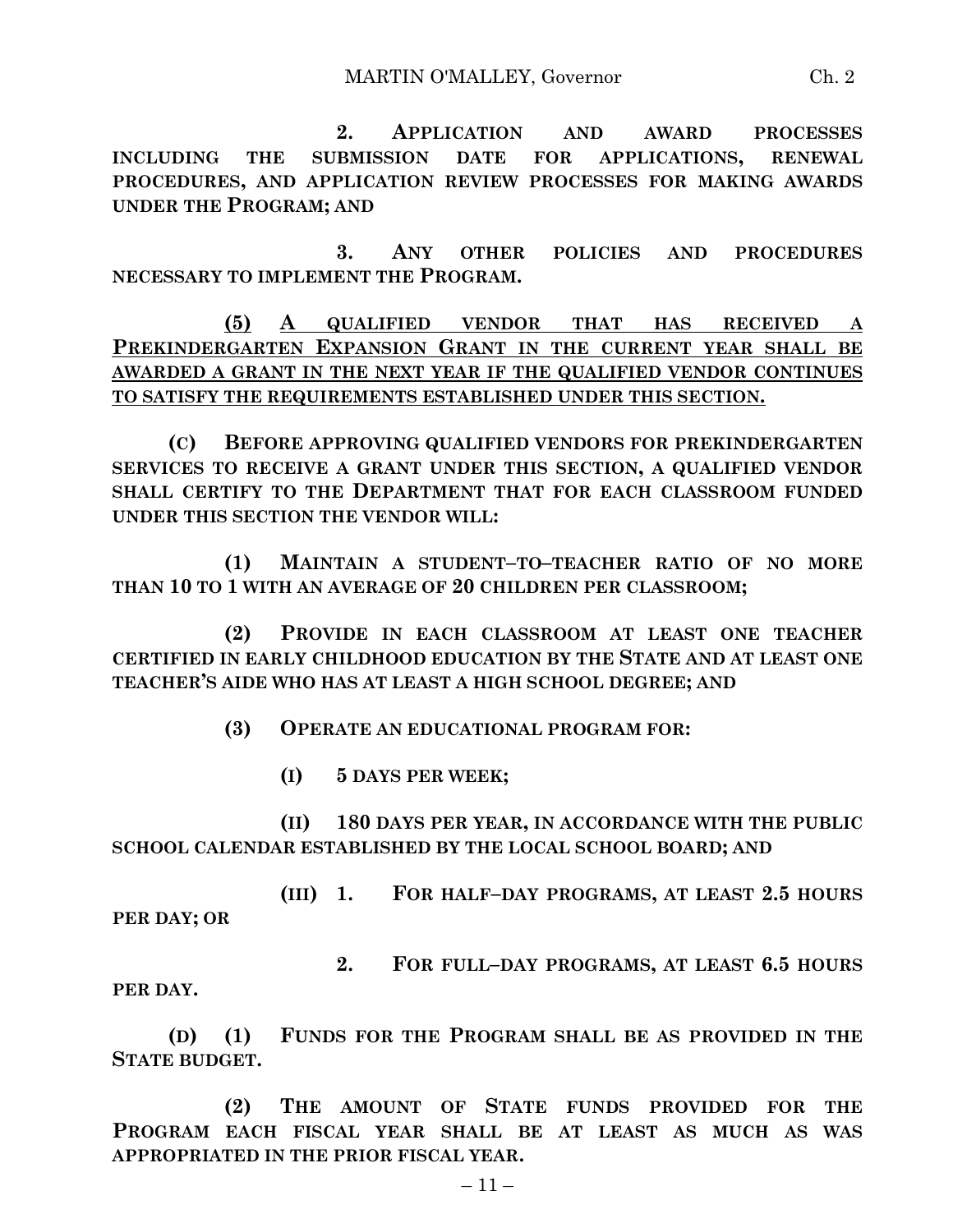**(3) THE GOVERNOR MAY PROVIDE FUNDS TO THE DEPARTMENT TO ADMINISTER THE PROGRAM.**

**(E) GRANTS AWARDED UNDER THIS SECTION MAY NOT BE USED:**

**(1) TO SUPPLANT EXISTING FUNDING FOR PREKINDERGARTEN SERVICES; OR** 

**(2) FOR CAPITAL IMPROVEMENTS.**

**(F) THE DEPARTMENT SHALL:**

**(1) LEVERAGE CHILD CARE SUBSIDY PROGRAM FUNDS WHEN MAKING GRANT AWARDS TO PRIVATE PROVIDERS THAT PARTICIPATE IN THE CHILD CARE SUBSIDY PROGRAM;**

**(2) ENCOURAGE PRIVATE PROVIDERS THAT RECEIVE GRANTS TO PURSUE LEVEL 5 IN THE DEPARTMENT'S VOLUNTARY QUALITY RATING AND IMPROVEMENT SYSTEM KNOWN AS "MARYLAND EXCELS";**

**(3) SUPERVISE AND MONITOR THE USE OF GRANT FUNDS DISTRIBUTED UNDER THIS SECTION; AND** 

**(4) EVALUATE WHETHER GRANT RECIPIENTS ARE MEETING ANNUAL BENCHMARKS ESTABLISHED BY THE DEPARTMENT.**

**(G) (1) THERE IS A PREKINDERGARTEN EXPANSION FUND.**

**(2) THE PURPOSE OF THE FUND IS TO PROVIDE FUNDS TO THE PROGRAM.**

**(3) THE DEPARTMENT SHALL ADMINISTER THE FUND.**

**(4) (I) THE FUND IS A SPECIAL, NONLAPSING FUND THAT IS NOT SUBJECT TO § 7–302 OF THE STATE FINANCE AND PROCUREMENT ARTICLE.**

**(II) THE STATE TREASURER SHALL HOLD THE FUND SEPARATELY, AND THE COMPTROLLER SHALL ACCOUNT FOR THE FUND.**

**(5) THE FUND CONSISTS OF:**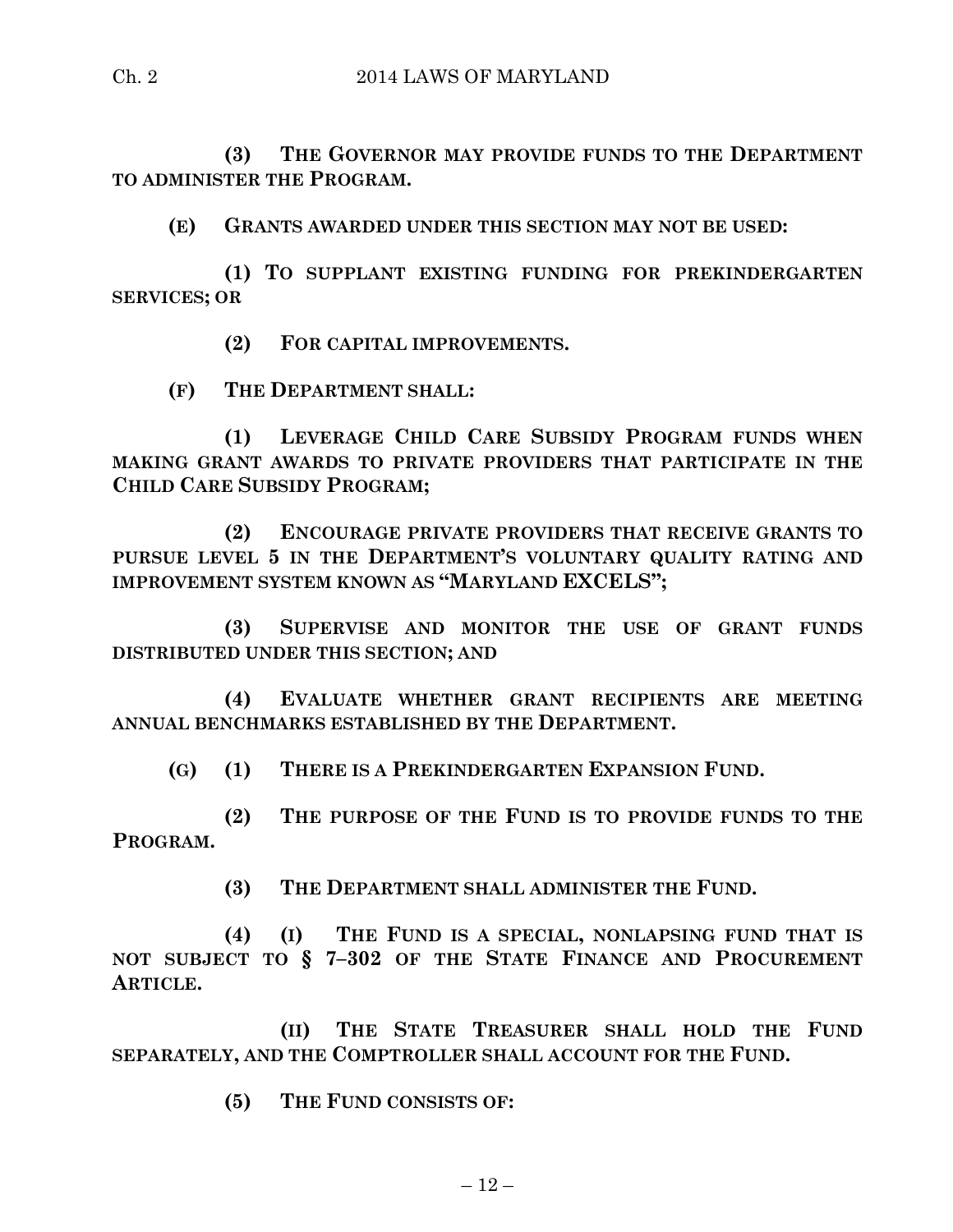**(I) MONEY APPROPRIATED IN THE STATE BUDGET TO THE FUND;**

**(II) INVESTMENT EARNINGS OF THE FUND; AND**

**(III) ANY OTHER MONEY FROM ANY OTHER SOURCE, INCLUDING DONATIONS, ACCEPTED FOR THE BENEFIT OF THE FUND.**

**(6) THE FUND MAY BE USED ONLY FOR GRANTS MADE BY THE DEPARTMENT FOR THE PROGRAM.**

**(7) (I) THE STATE TREASURER SHALL INVEST THE MONEY OF THE FUND IN THE SAME MANNER AS OTHER STATE MONEY MAY BE INVESTED.**

**(II) INVESTMENT EARNINGS OF THE FUND SHALL BE PAID INTO THE FUND.**

**(8) EXPENDITURES FROM THE FUND MAY BE MADE ONLY IN ACCORDANCE WITH THE STATE BUDGET.**

**(H) IN ACCORDANCE WITH § 2–1246 OF THE STATE GOVERNMENT ARTICLE, THE DEPARTMENT SHALL REPORT TO THE GENERAL ASSEMBLY BY NOVEMBER 1 OF EACH YEAR ON THE IMPLEMENTATION OF THE PROGRAM.**

## **Article – State Finance and Procurement**

6–226.

(a) (1) Except as otherwise specifically provided by law or by regulation of the Treasurer, the Treasurer shall credit to the General Fund any interest on or other income from State money that the Treasurer invests.

(2) (i) Notwithstanding any other provision of law, and unless inconsistent with a federal law, grant agreement, or other federal requirement or with the terms of a gift or settlement agreement, net interest on all State money allocated by the State Treasurer under this section to special funds or accounts, and otherwise entitled to receive interest earnings, as accounted for by the Comptroller, shall accrue to the General Fund of the State.

(ii) The provisions of subparagraph (i) of this paragraph do not apply to the following funds:

76. the Baltimore City Public School Construction Financing Fund; **[**and**]**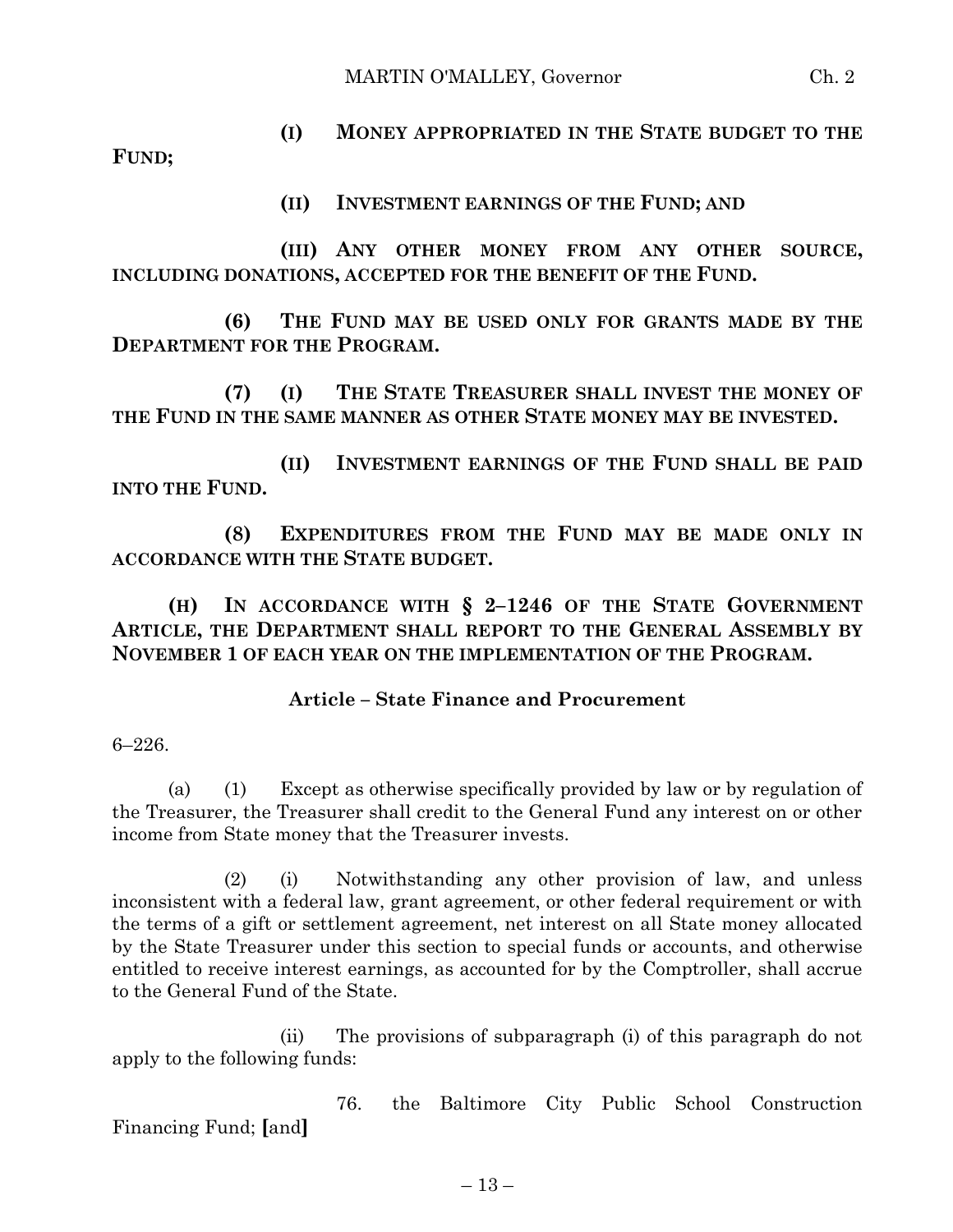## 77. the Spay/Neuter Fund**; AND**

## **78. THE PREKINDERGARTEN EXPANSION FUND**.

SECTION 2. AND BE IT FURTHER ENACTED, That, when the Maryland State Department of Education issues a contract to conduct a study of the adequacy of education funding in the State, as required by Chapter 288 of the Acts of the General Assembly of 2002, the study shall include providing universal access to prekindergarten services for Maryland children from families at different income levels. The study shall also examine removing funding of prekindergarten services for economically disadvantaged 4–year–old children from the compensatory education funding formula and instead incorporating prekindergarten students into the enrollment–based education funding formulas originally enacted by Chapter 288 of the Acts of the General Assembly of 2002 that may be revised based on the findings of the adequacy study.

SECTION 3. AND BE IT FURTHER ENACTED, That, the Maryland State Department of Education, the Maryland Department of Health and Mental Hygiene, and the Maryland Department of Planning shall report jointly on the *aggregate* estimated number of 3–year–old and 4–year–old children and the *subcategory that includes the* estimated number of **economically disadvantaged** 3-year-old and 4–year–old children from an economically disadvantaged background as defined in §§ 7–101.1 and 7–101.2 of the Education Article, as enacted by Section 1 of this Act, in each county (including Baltimore City) in Maryland for the current school year and the next 5 school years. The report shall be submitted to the Governor and, in accordance with § 2–1246 of the State Government Article, the Senate Budget and Taxation Committee, the Senate Education, Health, and Environmental Affairs Committee, the House Ways and Means Committee, and the House Appropriations Committee by September 1, 2014.

SECTION 4. AND BE IT FURTHER ENACTED, That, the Maryland State Department of Education shall conduct a study on the best practices to engage parents and guardians in early education programs and services. The Department shall develop an outreach plan based on best practices identified by the study, in collaboration with existing programs for working families, that promotes the benefits of early education programs and services, particularly in communities with low participation rates in early education. The Department shall report on the study and outreach plan to the Governor and, in accordance with  $\S$  2-1246 of the State Government Article, the Senate Budget and Taxation Committee, the Senate Education, Health, and Environmental Affairs Committee, the House Ways and Means Committee, and the House Appropriations Committee on or before December 1, 2014.

SECTION 5. AND BE IT FURTHER ENACTED, That this Act shall take effect June 1, 2014.